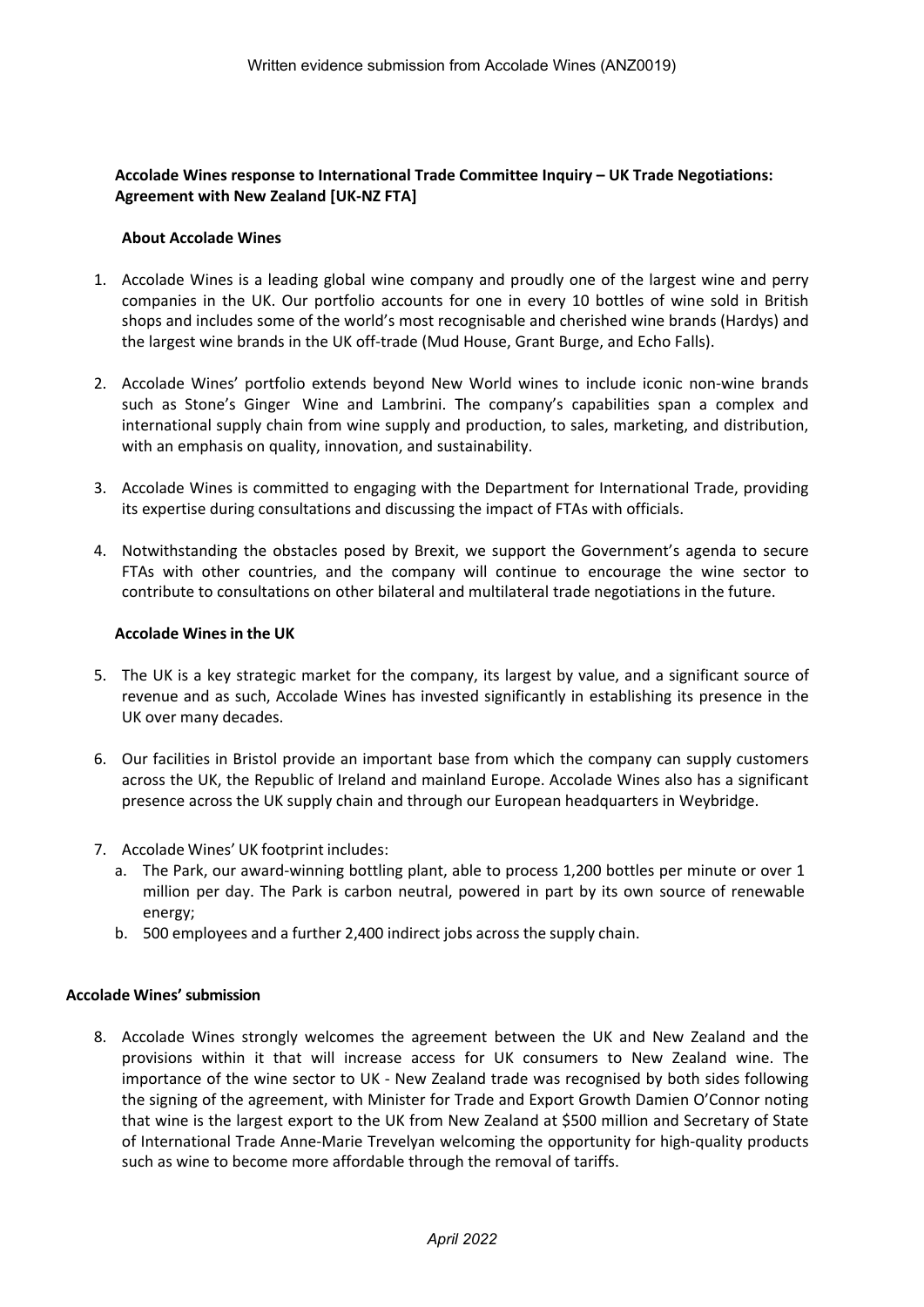- 9. In addition to tariff removal and other general FTA commitments that should make trade run more smoothly, the agreement also includes a specific [Wine](https://protect-au.mimecast.com/s/aokXCJyBZVHp21lZiGWkSU?domain=6jts2.r.a.d.sendibm1.com) [and](https://protect-au.mimecast.com/s/aokXCJyBZVHp21lZiGWkSU?domain=6jts2.r.a.d.sendibm1.com) [Distilled](https://protect-au.mimecast.com/s/aokXCJyBZVHp21lZiGWkSU?domain=6jts2.r.a.d.sendibm1.com) [Spirit](https://protect-au.mimecast.com/s/aokXCJyBZVHp21lZiGWkSU?domain=6jts2.r.a.d.sendibm1.com) [Annex](https://protect-au.mimecast.com/s/aokXCJyBZVHp21lZiGWkSU?domain=6jts2.r.a.d.sendibm1.com). Split into three sections (wine, spirits and general provisions), the annex lays out baseline approaches to regulating the sector, and this is a welcome and highly workable component of the FTA text.
- 10. The appendix to the annex includes details of New Zealand's oenological practices which the UK will soon recognise, opening up the UK market to a wider variety of wines produced in New Zealand that previously did not meet the required specifications due to traditional winemaking differences. This will provide a boost for wine importers and greater variety for British wine drinkers, as well as allowing New Zealand to export a greater selection of its wines to the UK.
- 11. At present, winemaking practices such as blending, sweetening and carbonation/aeration are not permitted in the UK on imported wine products under retained EU Regulation 1308/2008. These winemaking practices are commonly undertaken in New Zealand and at source in multiple other wine-producing countries as part of the ordinary winemaking process. These winemaking practices should be permitted to be undertaken on bulk wine shipped to the UK from other countries, including New Zealand, and it is important to consider how the current reform of the UK's wine regulations being undertaken by the Department for Environment, Food and Rural Affairs (Defra) could further enhance the benefits of the UK-NZ FTA.
- 12. These components comprise an important part of a favourable business operating environment which can attract investment from countries such as New Zealand. In the short term, these considerations should be addressed in the ongoing review of the wine regulations to encourage reformulation, investment, and innovation.
- 13. There are, however, issues worthy of emphasising to the Committee for their importance to the future success of the UK-NZ FTA in relation to the wine sector including the potential to negate the tariff benefits secured in the FTA if the proposals for the treatment of wine in the ongoing [UK](https://www.gov.uk/government/consultations/the-new-alcohol-duty-system-consultation#%3A~%3Atext%3DThe%20Alcohol%20Duty%20Review%20aims%2Cwhich%20received%20106%20written%20responses) [Alcohol](https://www.gov.uk/government/consultations/the-new-alcohol-duty-system-consultation#%3A~%3Atext%3DThe%20Alcohol%20Duty%20Review%20aims%2Cwhich%20received%20106%20written%20responses) [Duty](https://www.gov.uk/government/consultations/the-new-alcohol-duty-system-consultation#%3A~%3Atext%3DThe%20Alcohol%20Duty%20Review%20aims%2Cwhich%20received%20106%20written%20responses) [Review](https://www.gov.uk/government/consultations/the-new-alcohol-duty-system-consultation#%3A~%3Atext%3DThe%20Alcohol%20Duty%20Review%20aims%2Cwhich%20received%20106%20written%20responses) are not reconsidered. Analysis commissioned by Accolade Wines indicates that the tariff benefit of the FTA would be entirely negated by the reformed duty regime in the UK, if implemented as suggested.
- 14. In addition, non-tariff barriers, such as the inability to significantly 'transform' an imported wine product in-market in Great Britain, remain to the detriment of attracting increased Foreign Direct Investment into the UK from the global wine industry.
- 15. In relation to alcohol duty, while Accolade Wines welcomes the Government's commitment to modernise alcohol duty through a simpler taxation system and were pleased to see the abolition of a separate rate for sparkling wine, there are a number of issues that the wine industry has identified with the proposed reforms. Among these are the unintended consequences for the wine sector of the proposed reforms, which, if implemented in February 2023, will introduce challenges for consumers and the wine trade alike.
- 16. If implemented, the proposed reforms, would increase duty on all New Zealand wine exported to the UK by at least as much as 58p/bottle (including VAT). This increase, which would be borne by wine-producing nations such as New Zealand with their naturally higher alcohol by volume (ABV) levels disproportionately, would entirely negate the tariff-free benefits secured for the wine sector as part of the FTA, and could impact trade in wine between New Zealand and the UK.